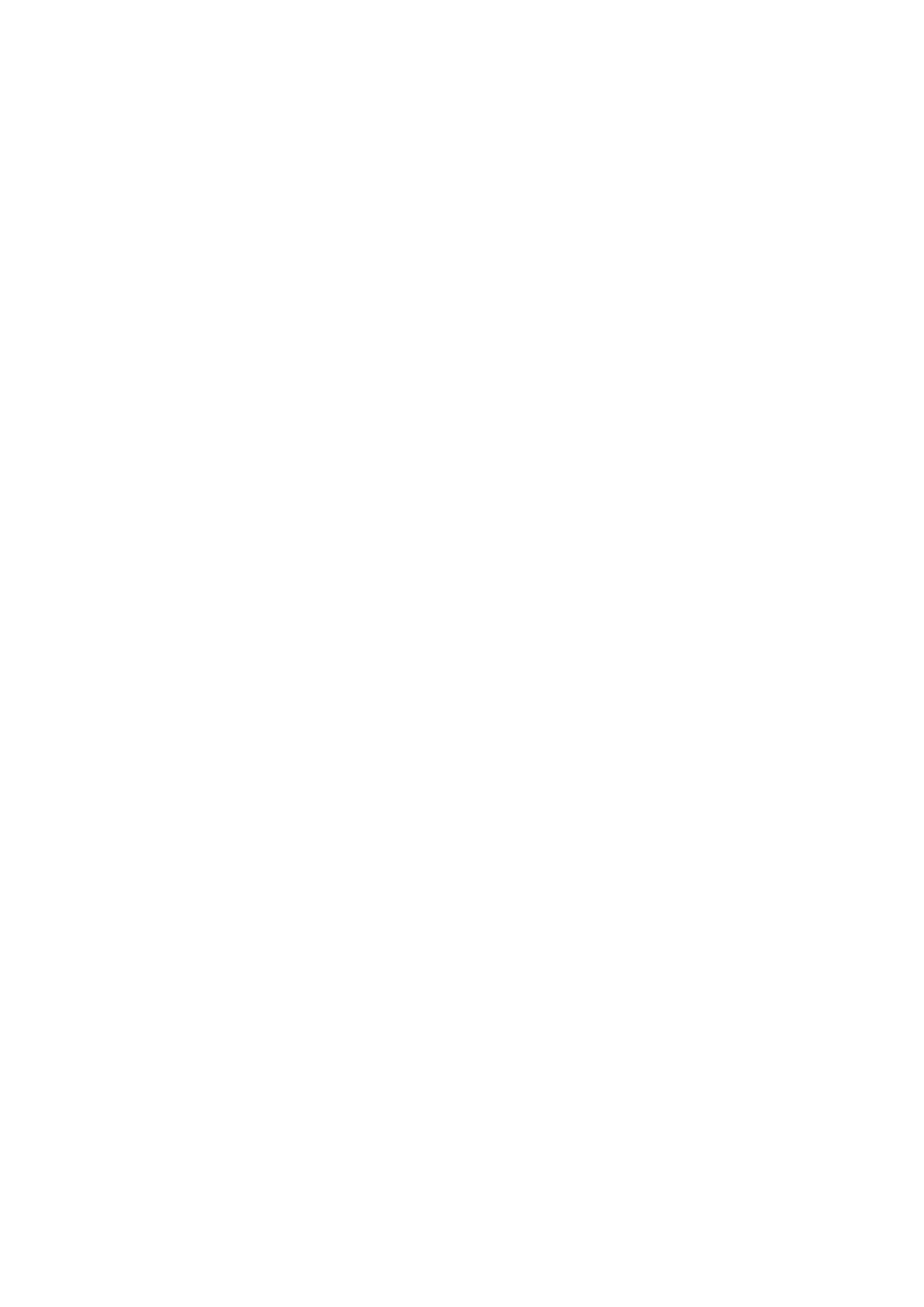# **TABLE OF CONTENTS 11 NOVEMBER 2020**

| <b>Business</b> |
|-----------------|
|-----------------|

# **Page No.**

| 1. | <b>Meeting Conduct</b>       |                                                                                   |                |
|----|------------------------------|-----------------------------------------------------------------------------------|----------------|
|    |                              | 1.1 Karakia                                                                       | 5              |
|    |                              | 1.2 Apologies                                                                     | 5              |
|    |                              | 1.3 Conflict of Interest Declarations                                             | 5              |
|    |                              | <b>1.4 Confirmation of Minutes</b>                                                | 5              |
|    |                              | 1.5 Items not on the Agenda                                                       | 5              |
|    |                              | 1.6 Public Participation                                                          | 5              |
| 2. | <b>General Business</b><br>6 |                                                                                   |                |
|    | 2.1                          | Name for New Road off Spenmoor Street                                             | 6              |
|    |                              | 2.2 Proposed Road Closures                                                        | 6              |
|    |                              | 2.3 Proposed Road Stopping - Land Adjoining 64<br><b>Beauchamp Street, Karori</b> | $\overline{7}$ |
|    |                              | <b>2.4 Traffic Resolutions</b>                                                    | 8              |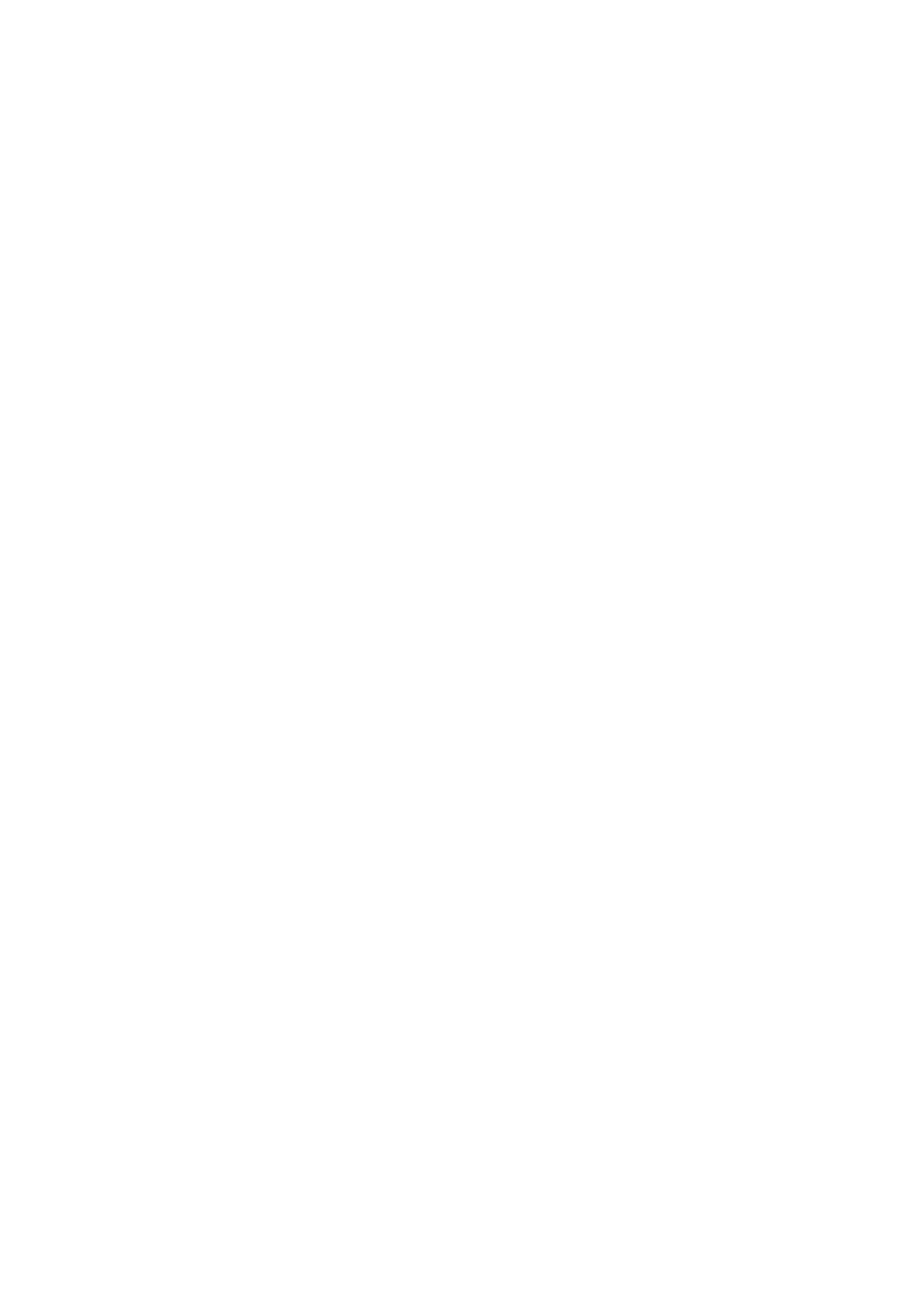# <span id="page-4-0"></span>**1. Meeting Conduct**

<span id="page-4-1"></span>The Chairperson declared the meeting open at 9:30 am.

## **1.1 Apologies**

#### **Moved Councillor Sparrow, seconded Sarah Free**

#### **Resolved**

That the Regulatory Processes Committee:

1. Accept the apologies received from Mayor Foster for lateness.

**Carried**

# <span id="page-4-2"></span>**1.2 Conflict of Interest Declarations**

<span id="page-4-3"></span>No conflicts of interest were declared.

## **1.3 Confirmation of Minutes**

#### **Moved Councillor Sparrow, seconded Councillor Woolf**

#### **Resolved**

That the Regulatory Processes Committee:

1. Approves the minutes of the Regulatory Processes Committee Meeting held on 14 October 2020, having been circulated, that they be taken as read and confirmed as an accurate record of that meeting.

**Carried**

## <span id="page-4-4"></span>**1.4 Items not on the Agenda**

There were no items not on the agenda.

## **1.5 Public Participation**

#### **1.5.1 Paul Clarke**

Paul Clarke spoke to the meeting regarding item 2.4 Traffic Resolutions - TR129-20.

#### **Attachments**

1 Tabled Document

# **1.6 Karakia**

The Chairperson invited members to stand and read the following karakia.

| Whakataka te hau ki te uru,   | Cease oh winds of the west<br>and of the south |  |
|-------------------------------|------------------------------------------------|--|
| Whakataka te hau ki te tonga. |                                                |  |
| Kia mākinakina ki uta,        | Let the bracing breezes flow,                  |  |
| Kia mātaratara ki tai.        | over the land and the sea.                     |  |
| E hī ake ana te atākura.      | Let the red-tipped dawn come                   |  |
| He tio, he huka, he hauhū.    | with a sharpened edge, a touch of frost,       |  |
| Tihei Mauri Ora!              | a promise of a glorious day                    |  |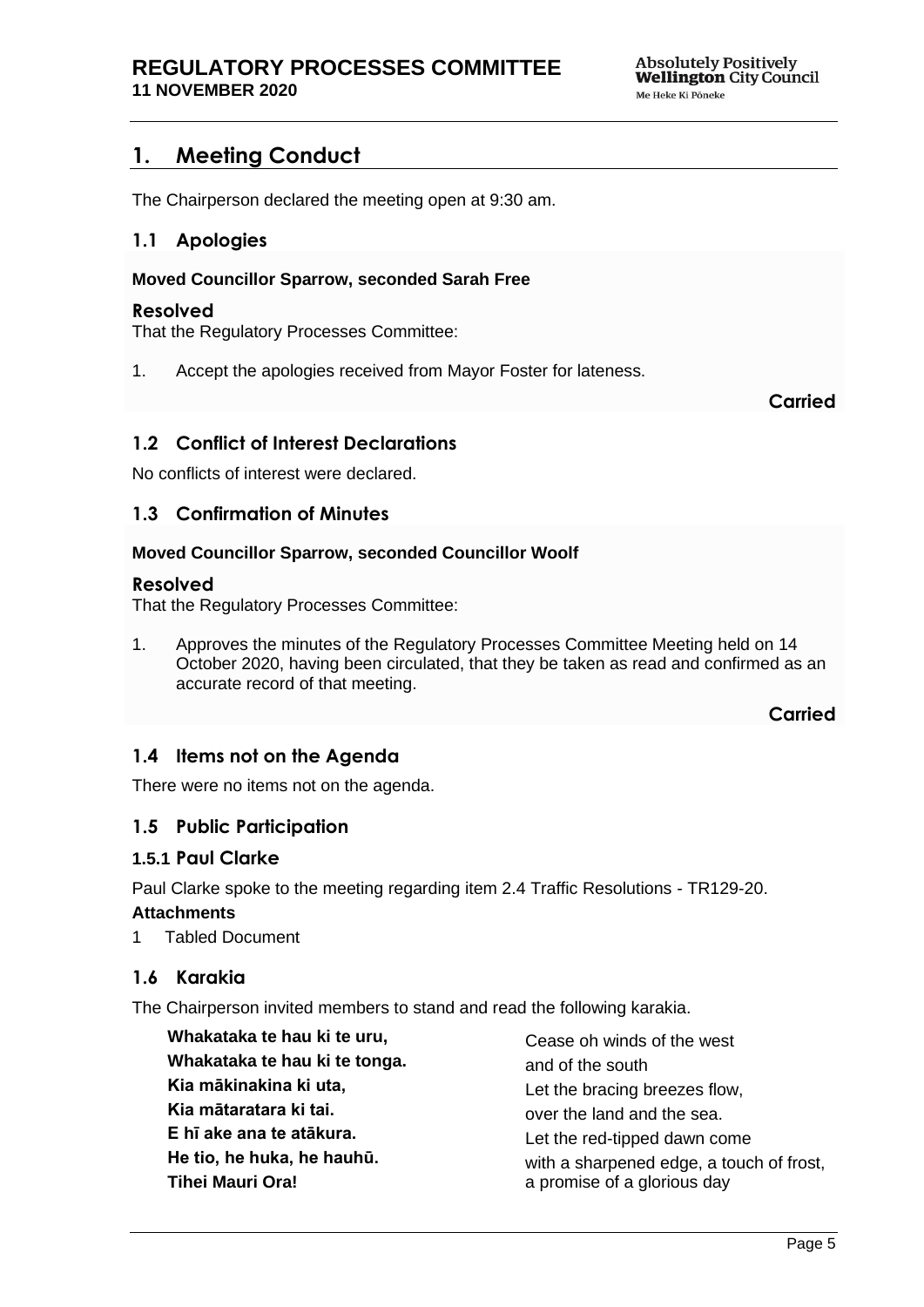# <span id="page-5-0"></span>**2. General Business**

# <span id="page-5-1"></span>**2.1 Name for New Road off Spenmoor Street**

## **Moved Councillor Sparrow, seconded Councillor Condie**

## **Resolved**

That the Regulatory Processes Committee:

- 1. Receive the information.
- 2. Agree to approve the name Boeing Way for the new private right-of-way shown on F Plan 3118.

**Carried**

(Mayor Foster joined the meeting at 9:39 am)

# <span id="page-5-2"></span>**2.2 Proposed Road Closures**

## **Moved Councillor Sparrow, seconded Councillor Condie**

## **Resolved**

That the Regulatory Processes Committee:

- 1. Receive the information.
- 2. Agree to close the following roads and sections of the roads for the events (as listed below) to public vehicles and cycles only, subject to the conditions listed in the proposed Road Closure Impact Reports:
	- a. Cricket at the Basin

NZ vs West Indies Test Tuesday 8 December 2020 to Wednesday 16 December 2020 6:00 am to 9:30 pm

T20 vs Auckland Thursday 24 December 2020 7:30 am to 8:30 pm

T20 vs Pakistan Tuesday 29 December 2020 7:30 am to 8:30 pm

T20 vs Northern Districts Saturday 9 January 2021 7:30 am to 8:30 pm

T20 vs Otago Sunday 24 January 2021 7:30 am to 8:30 pm

T20 vs Canterbury Monday 25 January 2021 7:30 am to 8:30 pm

T20 vs Central Districts Sunday 31 January 2021 7:30 am to 8:30 pm

T20 Elimination Final Thursday 11 February 2021 7:30 am to 8:30 pm (if required)

T20 Final Saturday 13 February 2021 7:30 am to 8:30 pm

Ford Trophy Final Saturday 6 March 2021 7:30 am to 8:30 pm

NZ vs Bangladesh ODI Wednesday 17 March to Sunday 21 March 2021 6:00 am to 9:30 am

i. Slip lane Closed (Buckle Street to Kent Terrace):

b. New Zealand Cycle Classic Sunday 17 January 2021 12:00 am to 7:00 pm

i. Lambton Quay (Whitmore Street to Brandon Street)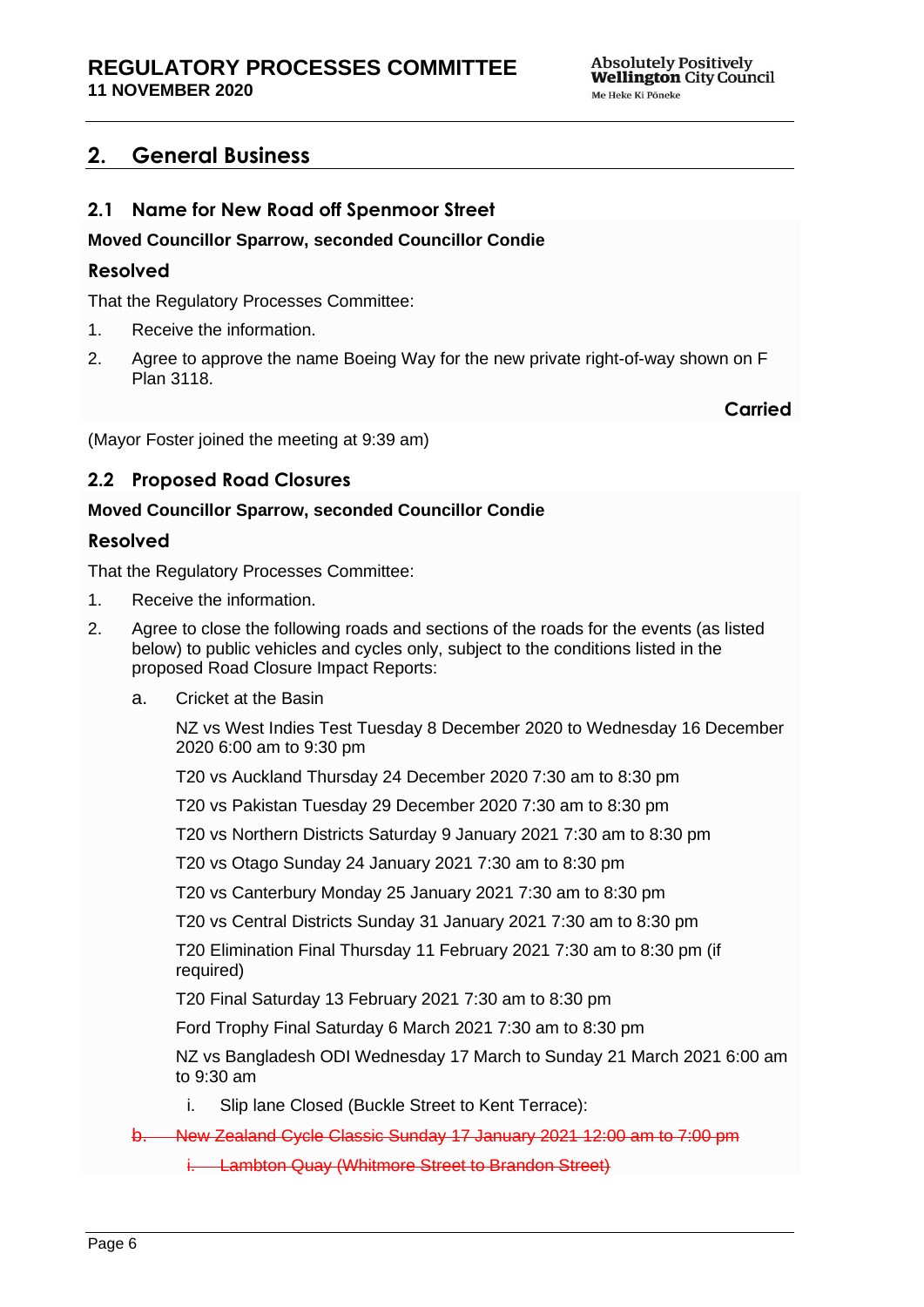- ii. Balance Street (Lambton Quay to Stout Street)
- iii. Waring Taylor Street (Lambton Quay to Maginnity Street)
- iv. Johnston Street (Lambton Quay to Featherston Street)
- v. Brandon Street (Lambton Quay to Featherston Street)
- vi. Woodward Street (Pedestrian Access Only)
- vii. Farmers Lane (Pedestrian Access Only)
- c. Island Bay Festival Sunday 14 February 2021 6:00 am to 6:00 pm
	- i. Reef Street (between The Esplanade and The Parade)
	- ii. The Esplanade (between Derwent Street and Brighton Street)
	- iii. The Parade (between Reef Street and Derwent Street)
	- iv. Rolling Lane Closure Avon Street, The Parade, Reef Street (Saturday 13 February 2021 2:00 pm)
- d. 2020 Kilbirnie Christmas Parade Sunday 6 December 2020 6:00 am to 1:00 pm
	- i. Bay Road (between Rongotai Road and Coutts Street)
	- ii. Rolling Lane Closure Mahora Street, Rongotai Road, Bay Road, Coutts Street (approximately 10:30 am to approximately 11:00 am)
- 3. Note that recommendations in this report should not be amended without first carrying out further consultation with affected parties and verification from the Council's Traffic Engineer that the amendment is not likely to cause unreasonable impact on traffic.

#### **Carried**

**Secretarial Note:** Clause 2.b. of the officers recommendation was not moved as part of the motion. Proposed road closures for the New Zealand Cycle Classic will be considered by the December meeting of the Regulatory Processes Committee.

# <span id="page-6-0"></span>**2.3 Proposed Road Stopping - Land Adjoining 64 Beauchamp Street, Karori Moved Councillor Sparrow, seconded Councillor Matthews**

## **Resolved**

That the Regulatory Processes Committee:

- 1. Receive the information.
- 2. Recommend that the Council:
	- a) Declare that approximately  $214m^2$  (subject to survey) of unformed legal road land in Henderson St, Karori adjoining 64 Beauchamp Street (being Lot 18 Block F DP 1543 held on ROT WN183/63, the Land) is not required for a public work and is surplus to Council's operational requirements.
	- b) Agree to dispose of the Land.
	- c) Delegate to the Chief Executive Officer the power to conclude all matters in relation to the road stopping and disposal of the Land, including all legislative matters, issuing relevant public notices, declaring the road stopped, negotiating the terms of sale or exchange, imposing any reasonable covenants, and anything else necessary.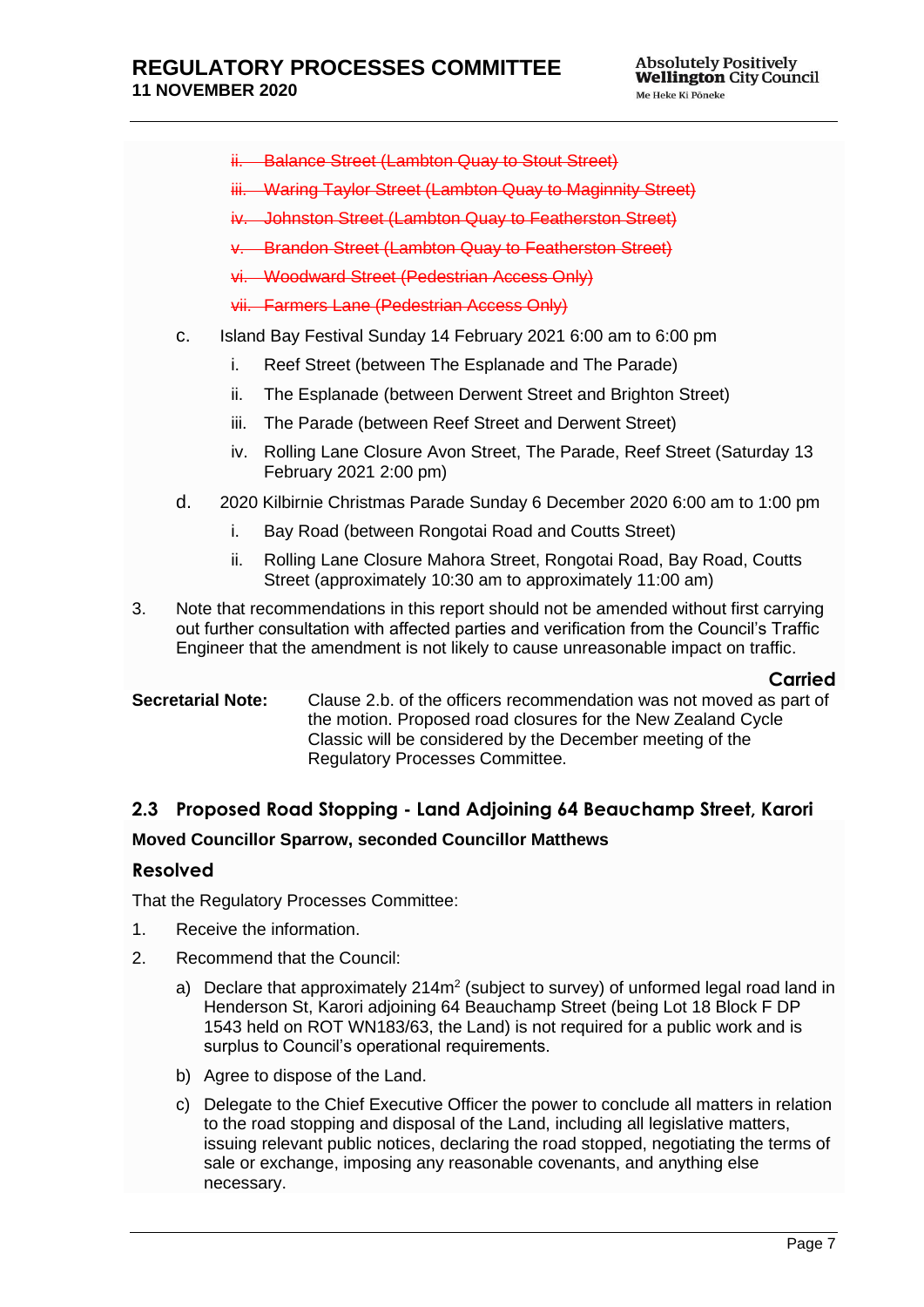3. Note that if objections are received to the road stopping, and the applicant wished to continue, a further report will be presented to the Regulatory Processes Committee for consideration.

**Carried**

The meeting adjourned at 9:52 am and resumed at 9:56 with all members present.

# <span id="page-7-0"></span>**2.4 Traffic Resolutions**

## **Moved Councillor Condie, seconded Deputy Mayor Free**

#### **Resolved**

That the Regulatory Processes Committee:

- 1. Receive the information.
- 2. Approve the following amendments to the Traffic Restrictions, pursuant to the provisions of the Wellington City Council Consolidated Bylaw 2008:
	- a. TR108-20 (Part of) Luxford Street Removal of Taxi Stand
	- b. TR129-20 (Part of) Onslow Road No Stopping At All Times
	- c. TR135-20 (Part of) Victory Avenue No Stopping At All Times, Confirmation of Bus Stop #5345
	- d. TR136-20 (Part of) Coutts Street P60 Time Limited Parking
	- e. TR137-20 (Part of) Hopper Street Service lane parking changes
	- f. TR138-20 (Part of) Oriental Parade No Stopping At All Times
	- g. TR140-20 (Part of) Happy Valley Road New layout for Bus stop #7153
	- h. TR141-20 (Part of) Happy Valley Road New layout for Bus Stop #6153
	- i. TR142-20 (Part of) Trinidad Crescent No Stopping At All Times
	- j. TR143-20 (Part of) Fortification Road No Stopping At All Times

#### **Carried**

The meeting concluded at 10:25 am with the reading of the following karakia:

| Unuhia, unuhia, unuhia ki te uru tapu nui  | Draw on, draw on                                                   |
|--------------------------------------------|--------------------------------------------------------------------|
| Kia wātea, kia māmā, te ngākau, te tinana, | Draw on the supreme sacredness                                     |
| te wairua                                  | To clear, to free the heart, the body                              |
| l te ara takatū                            | and the spirit of mankind                                          |
| Koia rā e Rongo, whakairia ake ki runga    | Oh Rongo, above (symbol of peace)<br>Let this all be done in unity |
| Kia wātea, kia wātea                       |                                                                    |
| Āe rā, kua wātea!                          |                                                                    |

Authenticated: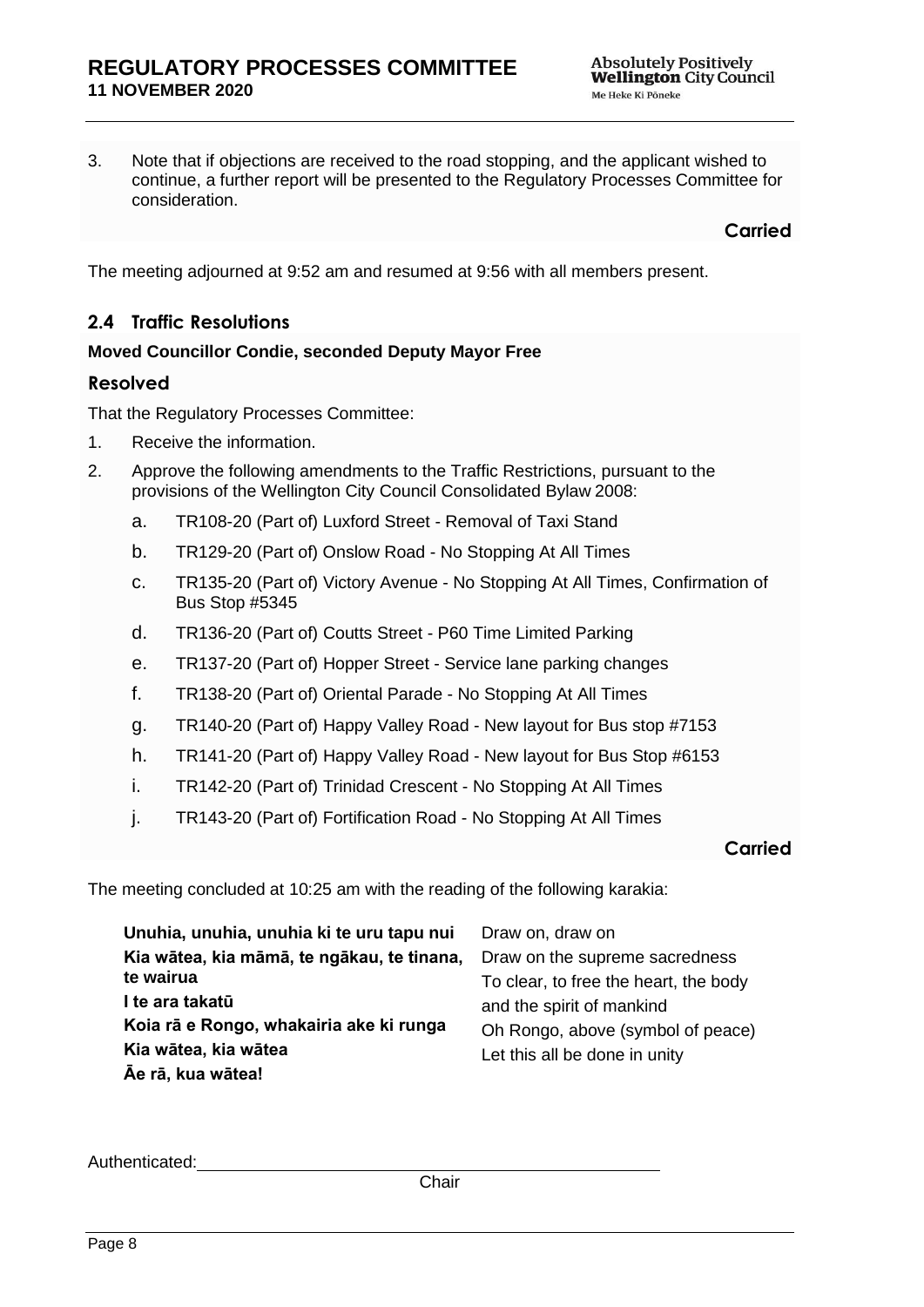# **ORDINARY MEETING**

# **OF**

# **REGULATORY PROCESSES COMMITTEE**

# **MINUTE ITEM ATTACHMENTS**

| Time:  | $9:30$ am                   |
|--------|-----------------------------|
| Date:  | Wednesday, 11 November 2020 |
| Venue: | Ngake (16.09)               |
|        | Level 16, Tahiwi            |
|        | 113 The Terrace             |
|        | Wellington                  |
|        |                             |

## **Business Page No.**

#### **1.6.1Paul Clarke**

1. Tabled Document [2](#page-9-0)